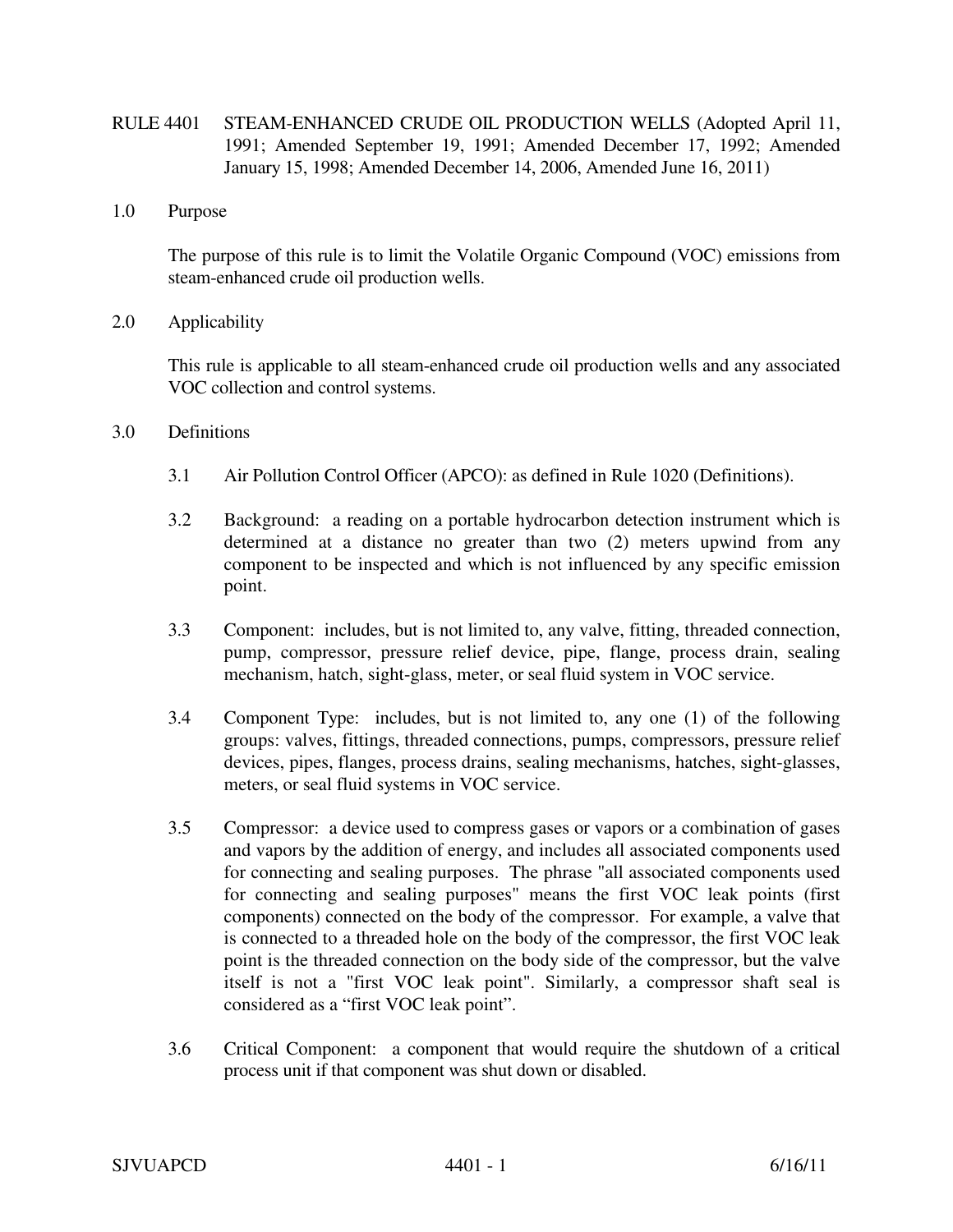- 3.7 Critical Process Unit: a process unit that must remain in service because of its importance to the overall process that requires it to continue to operate, and has no equivalent equipment to replace it or cannot be bypassed, and it is technically infeasible to repair leaks from that process unit without shutting it down and opening the process unit to the atmosphere.
- 3.8 Critical Process Unit Shutdown: the shutdown of a critical process unit or part of the critical process unit that causes the entire unit to cease operating.
- 3.9 Cyclic Well: for purposes of this rule, a crude oil production well, which is periodically (at least once in the preceding two (2) year period) injected with steam from any source for the purpose of enhancing oil production.
- 3.10 District: San Joaquin Valley Unified Air Pollution Control District, or any person designated to act on its behalf.
- 3.11 EPA: United States Environmental Protection Agency, or any person designated to act on its behalf.
- 3.12 Essential Component: a component that cannot be taken out of service without reducing, by more than 33 percent, the throughput of the process unit that it serves.
- 3.13 Facility: a stationary source as defined in Rule 2201 (New and Modified Stationary Source Rule).
- 3.14 Fitting: a component, excluding flanges and threaded connectors, used to attach or connect pipes or piping system. Examples of a "fitting" include, but are not limited to quick-disconnect fittings, push-in-fittings, and cam-locks.
- 3.15 Front Line Production Equipment: a tank or vessel in which any organic liquid is placed, held, or stored and that is the first vessel that receives crude oil/fluids directly from wells subject to this rule including, but is not limited to, wash tanks, free water knockouts, separators, etc., and that is operating under atmospheric or near atmospheric pressure. After production is routed through at least one of such tanks or vessels, downstream vessels are no longer considered front line production equipment. A gauge tank, as defined in Section 3.0 of this rule, shall not be considered as Front Line Production Equipment.
- 3.16 Fuel Burning Equipment: as defined in Rule 1020 (Definitions).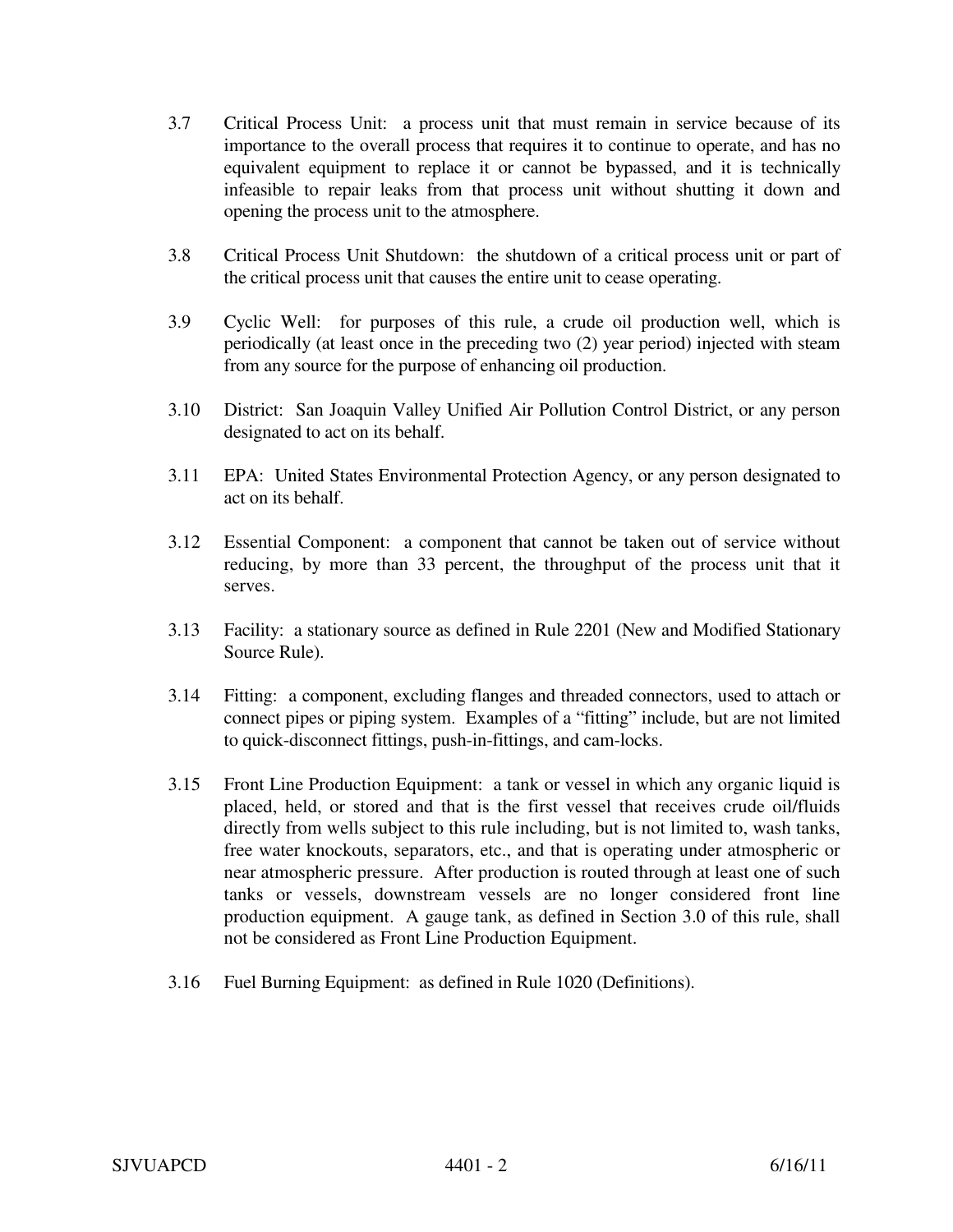- 3.17 Gauge Tank: for the purposes of this rule only, a tank which is used exclusively for measuring the amount of produced fluid produced by an oil well(s) and meets all the following conditions:
	- 3.17.1 Has a capacity of 100 barrels (4,200 gallons) or less,
	- 3.17.2 Is in operation on or before December 14, 2006,
	- 3.17.3 Receives or stores produced fluid (crude oil or mixture of crude oil and water),
	- 3.17.4 Is connected to at least one steam-enhanced crude oil production well with a closed vent,
	- 3.17.5 Is upstream of all front line production equipment,
	- 3.17.6 Does not have its VOC emissions controlled to at least 99%, and
	- 3.17.7 The true vapor pressure (TVP) of the produced fluid in the gauge tank, at all times, shall be less than 0.5 psia as determined pursuant to the provisions of Section 6.2.3.
- 3.18 Inaccessible Component: a component that is located more than 15 feet above ground when access is required from the ground; or a component that is located more than six (6) feet away from a platform when access is required from the platform, or a component in a location that would require the elevation of monitoring personnel higher than six (6) feet above permanent support surfaces.
- 3.19 Inspection: checking and/or testing in order to detect leaks.
	- 3.19.1 District Inspection: inspection of components by District personnel or their representative to insure facilities and/or operators are in compliance with District requirements.
	- 3.19.2 Operator Inspection: inspection of components conducted by the operator pursuant to the inspection and re-inspection schedules specified in this rule for the purpose of demonstrating compliance with this rule.
- 3.20 Leak: The dripping of VOC-containing liquid or the detection of a concentration of total organic compound, above background, determined according to the test method specified in Section 6.3.3 that exceeds any of the values specified in Table 1, Section 3.20.1 and Section 3.20.2 of this rule. Any liquid or gas coming from a component undergoing repair or replacement, or during sampling of process fluid from a component into a container is not considered a leak provided such activities are done as expeditiously as possible and with minimal spillage of material and VOC emissions to the atmosphere.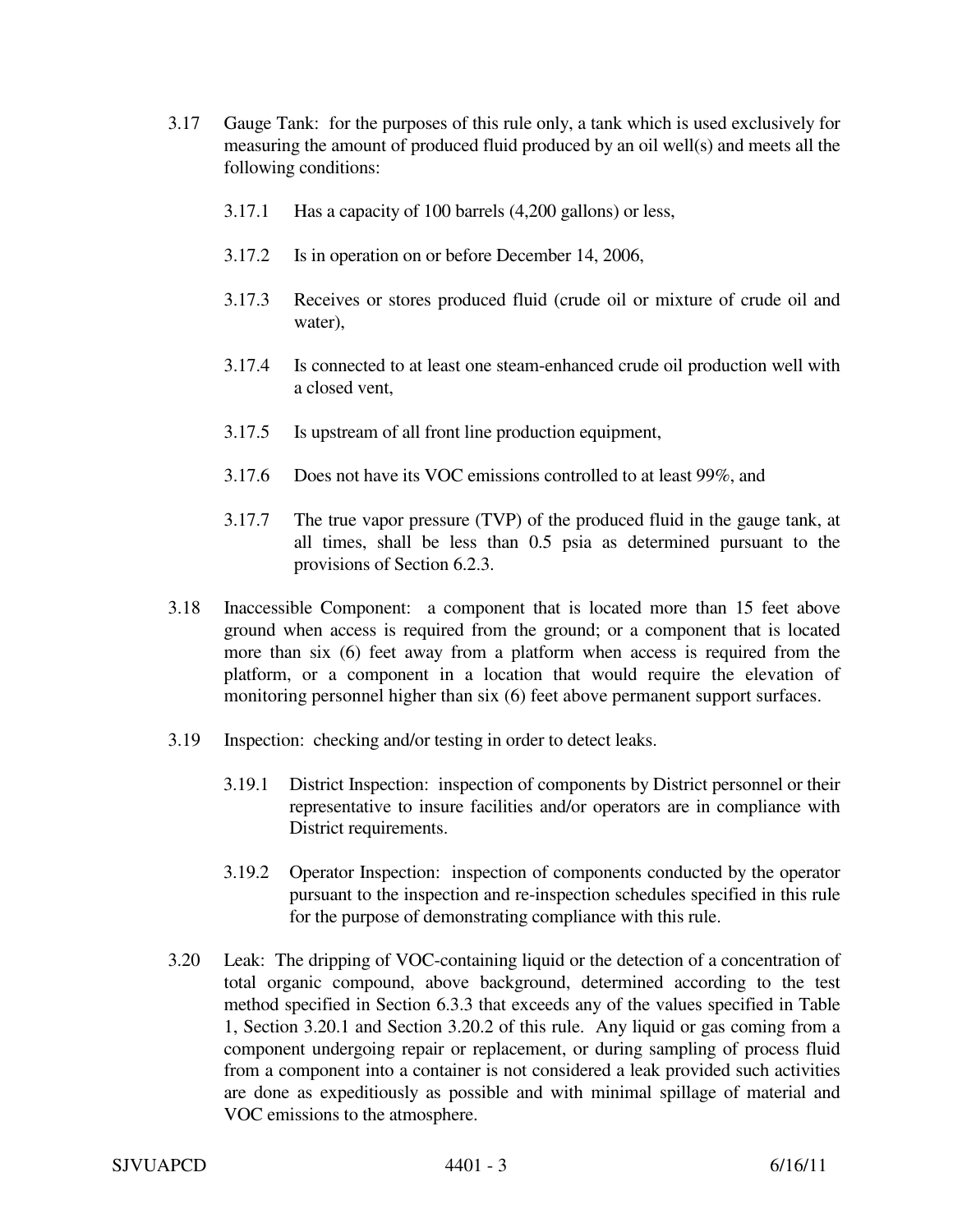| Table 1 Gas Lean in ppmy as Methane |                     |                 |  |
|-------------------------------------|---------------------|-----------------|--|
| Type of Component                   | Major Gas Leak      | Minor Gas Leak  |  |
| 1. PRDs                             | Greater than 10,000 | 400 to 10,000   |  |
| 2. Components other than PRDs       | Greater than 10,000 | 2,000 to 10,000 |  |

- 3.20.1 Major Liquid Leak: a visible mist or a continuous flow of liquid that is not seal lubricant.
- 3.20.2 Minor Liquid Leak: a liquid leak, except seal lubricant, that is not a major liquid leak and drips liquid at a rate of more than three drops per minute.
- 3.21 Leak Minimization: reducing a leak to the lowest achievable level without damaging the component using best modern practices which include, but are not limited to, adding sealing material to the component, tightening the component, or adjusting the component without shutdown of the process that the component serves and that can be safely accommodated.
- 3.22 Major Component: a pump five (5) brake horsepower or larger, any compressor, or any pressure relief valve four (4) inches in diameter or larger.
- 3.23 Open-ended Line or Valve: a line or valve, except PRD, having one side of the line or valve seat in contact with the process fluid and one side open to the atmosphere, either directly or through an open piping.
- 3.24 Operate: to perform any activity with, or on any steam-enhanced crude oil production well, including but not limited to producing, steam-enhancing, venting, maintaining or repairing.
- 3.25 Pilot Testing: testing of a new cyclic well for up to 180 days from each production zone for the purpose of determining the viability of developing a steam-enhanced production zone.
- 3.26 Portable Hydrocarbon Detection Instrument: a hand-held hydrocarbon analyzer that meets the criteria specified in EPA Method 21, 40 CFR Part 60. The instrument shall be calibrated on methane.
- 3.27 Pressure Relief Device (PRD): a pressure relief valve or a rupture disk.
- 3.28 Pressure Relief Valve (PRV): an automatic pressure-relieving device associated with a process vessel or piping system that is activated by pressure upstream of the device and relieves to the atmosphere (atmospheric PRV).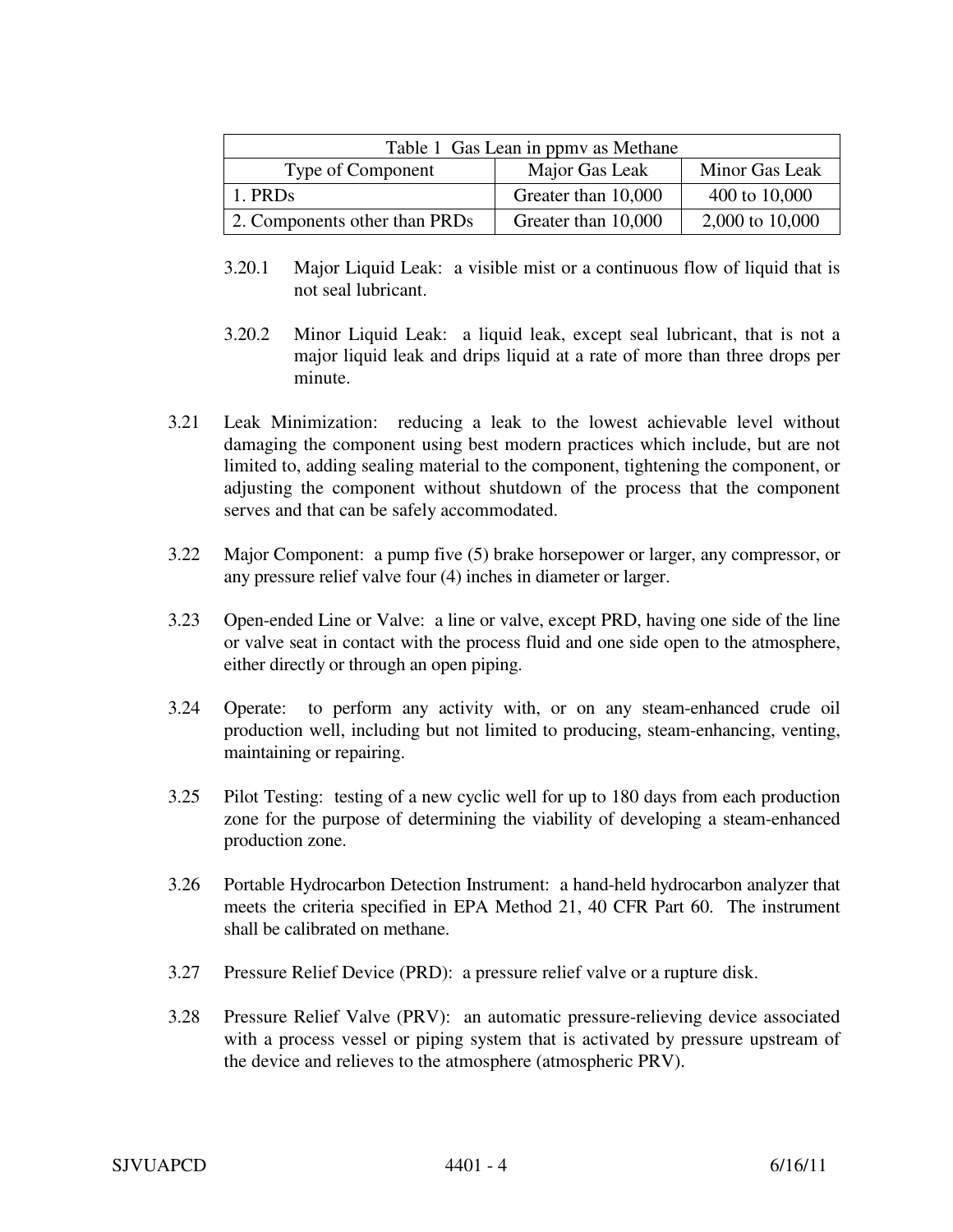- 3.29 Process Drain: an open portion of a non-continuous piping system, including open origination portion(s) of such a system used for collection and transport of liquids discharged from process vessels, spills, or other sources. Drain origination points and drain termination points are not open-ended lines. Process drains are not open-ended lines.
- 3.30 Process System: an APCO-approved system that is not open to the atmosphere and is composed of hard-piping, ductwork connections and, if necessary, flow inducing devices that transport gases or vapors from a piece of equipment to a process stream, fuel gas system, sales gas system or an injection well approved by the Department of Oil, Gas, and Geothermal Resources (DOGGR).
- 3.31 Process Unit: a manufacturing process which is independent of other processes and is continuous when supplied with a constant feed of raw material and sufficient storage facilities for the final product.
- 3.32 Production Zone: a subsurface geologic formation or group of formations of oilbearing material through which steam could migrate from a steam injection well, or cyclic well being steamed to an oil production well.
- 3.33 Pump: a device used to transport fluids by the addition of energy, and includes all associated components used for connecting or sealing purposes. The phrase "all associated components used for connecting and sealing purposes" means the first VOC leak points (first components) on the body of the pump. For example, a valve that is connected to a threaded hole on the body of the pump, the first VOC leak point is the threaded connection on the body side of the pump, but the valve itself is not a "first VOC leak point". Similarly, a pump shaft seal is considered as a "first VOC leak point".
- 3.34 Release: a VOC emission to the atmosphere from a PRD caused by an increase in upstream pressure. A leak caused by improper reseating of the PRD is not a release.
- 3.35 Rupture Disk: a rigid diaphragm held between flanges for the purpose of isolating organic compounds from the atmosphere or from a downstream pressure relief valve. Rupture disks are designed to fail at a certain pressure point.
- 3.36 Service or Repair: a well shall be considered under service or repair during rig-up, operation, and rig-down of any rig or pulling unit used to repair or maintain surface or downhole well equipment.
- 3.37 Sight glass: a device located on a fluid line or a process vessel that allows an operator to view the product or material inside a fluid line or a process vessel.
- 3.38 Small Producer: a person who produces a monthly average of less than 6,000 barrels of crude oil per day from all operations in any one county within the District,

# $SJVUAPCD$   $4401 - 5$   $6/16/11$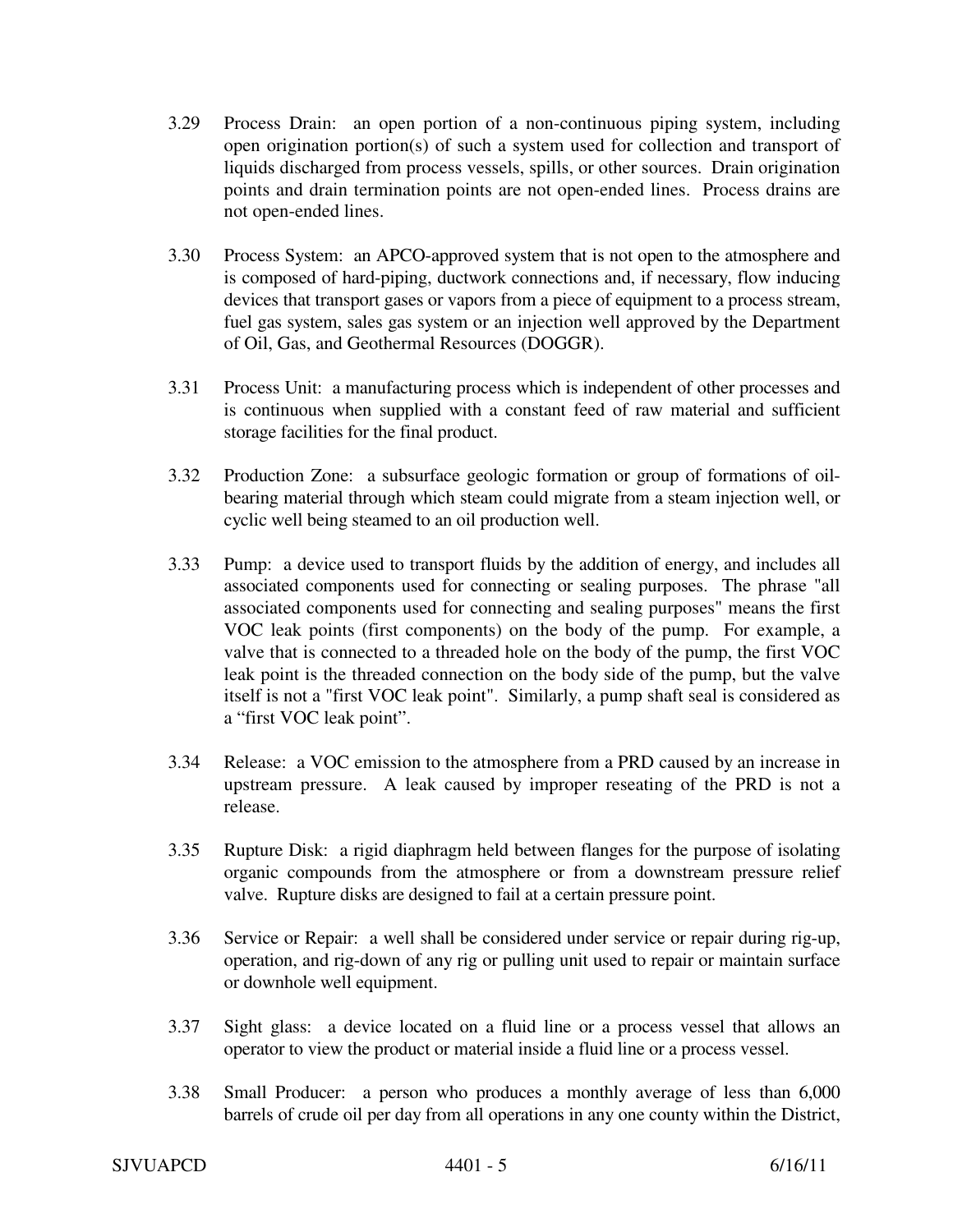and who does not engage in refining, transporting, or marketing of refined petroleum products. An operator shall qualify as a small producer only in the county where the operator's crude oil production does not exceed the threshold specified above.

- 3.39 Steam Drive Well: a crude oil production well which produces from the same production zone in which a steam injection well is completed and is within:
	- 3.39.1 250 feet of a steam injection well, if the injection well is within a production well pattern of two and one-half (2 1/2) acres or smaller, or
	- 3.39.2 350 feet of a steam injection well, if the injection well is within a production well pattern of greater than two and one-half (2 1/2) acres but less than or equal to five (5) acres, or
	- 3.39.3 500 feet of a steam injection well, if the injection well is within a production well pattern larger than five (5) acres, or
	- 3.39.4 1000 feet of a steam injection well, and responds to steam injected in an irregular production well pattern, and exhibits any visible emissions.
- 3.40 Steam-Enhanced Crude Oil Production Well: a steam drive well, cyclic well, or any other well in which the temperature of crude oil is raised, by the injection of steam, above the production zone temperature that existed prior to the injection of steam.
- 3.41 Steam Injection Well: a well into which steam is injected that enhances the production of oil from other wells in the same production zone. Cyclic wells which enhance production of oil from other wells in the production zone are considered injection wells.
- 3.42 Tag: a piece of paper, metal, plastic or other suitable material that is attached to a component for the purpose of identification or other information.
- 3.43 True Vapor Pressure (TVP): as defined in Rule 4623 (Storage of Organic Liquids).
- 3.44 Turnaround: a scheduled shutdown of a process unit for maintenance and repair work.
- 3.45 Unsafe-to-Monitor Component: a component installed at a location that would prevent the safe inspection or repair of a component as defined by OSHA standards or in provisions for worker safety stated in 29 CFR 1910.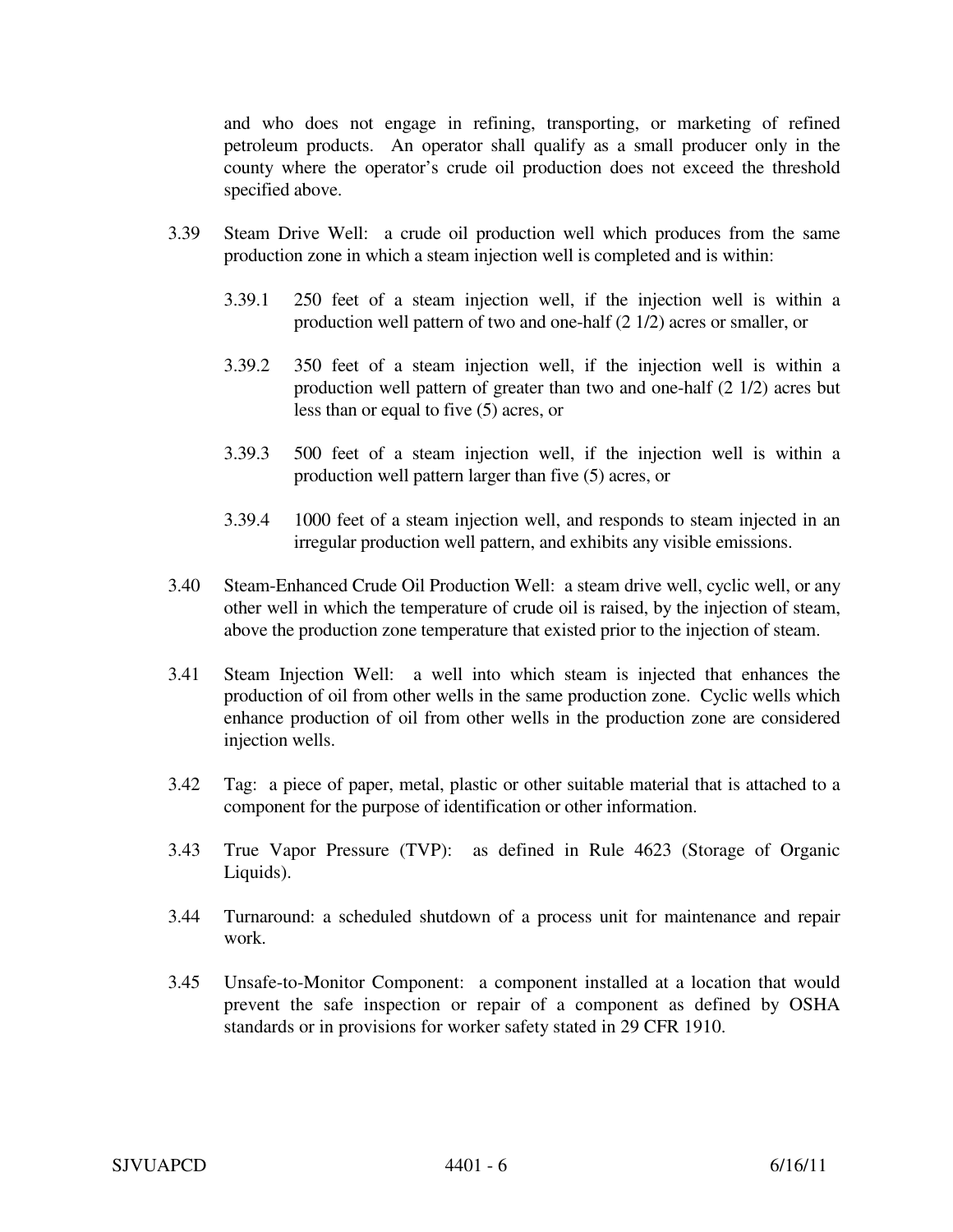- 3.46 Vacuum Service: operating under a negative gauge pressure or below atmospheric pressure.
- 3.47 Valve: a device that regulates the flow of fluid in a piping system by means of an external actuator acting to permit or block passage of fluid.
- 3.48 Visible Emissions: from well vents, visible emissions are any visible plume including water vapor. When the ambient air temperature is  $60^{\circ}$ F or less a well vent shall be considered to have visible emissions if there is any visible plume and there is a leak as defined above.
- 3.49 Volatile Organic Compound (VOC): as defined in Rule 1020 (Definitions).
- 3.50 VOC Collection and Control System: an APCO-approved system that is not open to the atmosphere and that is composed of hard-piping, ductwork connections and, if necessary, flow inducing devices that transport gas or vapor from a piece or pieces of equipment to an APCO-approved control device that has a VOC destruction or removal efficiency of at least 99%, or that transports gases or vapors back to a process system.
- 3.51 VOC Emissions: emissions resulting from the operation of a steam-enhanced crude oil production well. Such emissions include uncondensed casing vent emissions and any emissions resulting from the handling, transfer, storage, or disposal of condensed and uncondensed casing vapors.
- 3.52 Well Stimulation: cyclic steam injection of a well for up to 180 days prior to the well being placed in service as a continuous steam injection well.
- 3.53 Well Vent: an opening on a well head that facilitates or blocks the flow of well casing vapors to the atmosphere or to a VOC collection and control system.

## 4.0 Exemptions

- 4.1 Any steam-enhanced crude oil production well undergoing service or repair during the time the well is not producing.
- 4.2 The requirements of this rule for cyclic wells shall not apply to up to 40 wells owned by a company and undergoing pilot testing provided;
	- 4.2.1 the production zone on that property has not been injected with steam during the preceding two (2) years,
	- 4.2.2 the well is located more than 1000 feet from an existing well vent vapor collection and control system operated by the company, and
	- 4.2.3 the operation is under District permit.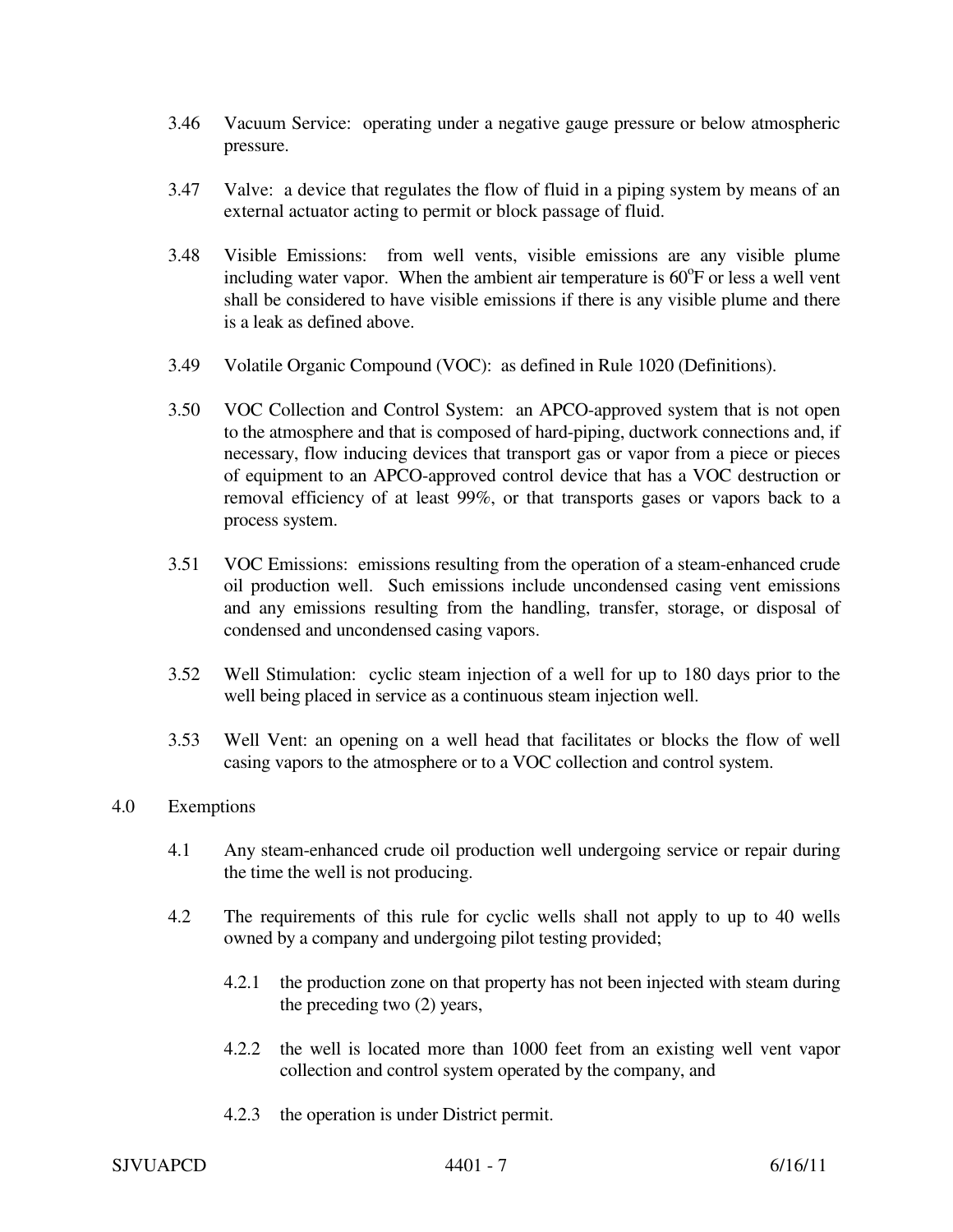- 4.3 The requirements of this rule shall not apply to up to 40 cyclic wells owned by a company and undergoing well stimulation, provided;
	- 4.3.1 the well is located more than 1000 feet from an existing well vent vapor collection and control system operated by the company, and
	- 4.3.2 the operation is under District permit.
- 4.4 The requirements of this rule shall not apply to up to five (5) cyclic wells owned by a company that is not a small producer, in each stationary source as defined in Rule 2201 (New and Modified Stationary Source Review Rule), and up to 20 cyclic wells owned by a small producer, provided the requirements of Section 4.4.1 and Section 4.4.2 are met.
	- 4.4.1 the well is located more than 1000 feet from an existing well vent vapor control system operated by the company, and
	- 4.4.2 the operation is under District permit.
- 4.5 The requirements of this rule shall not apply to components serving the produced fluid line.
- 4.6 Except for complying with the applicable requirements of Section 6.1, Section 6.6.6 and Section 7.2, the requirements of this rule shall not apply to components described in Section 4.6.1 through Section 4.6.4. An operator claiming an exemption pursuant to Section 4.6 shall provide proof of the applicable criteria to the satisfaction of the APCO.
	- 4.6.1 Pressure relief devices, pumps, and compressors that are enclosed and whose emissions are controlled with an operating VOC collection and control system as defined in Section 3.0.
	- 4.6.2 Components buried below ground.
	- 4.6.3 Components used exclusively in vacuum service.
	- 4.6.4 One-half inch nominal or less stainless steel tube fittings which have been demonstrated to the APCO to be leak-free based on initial inspection using the test method specified in Section 6.3.3.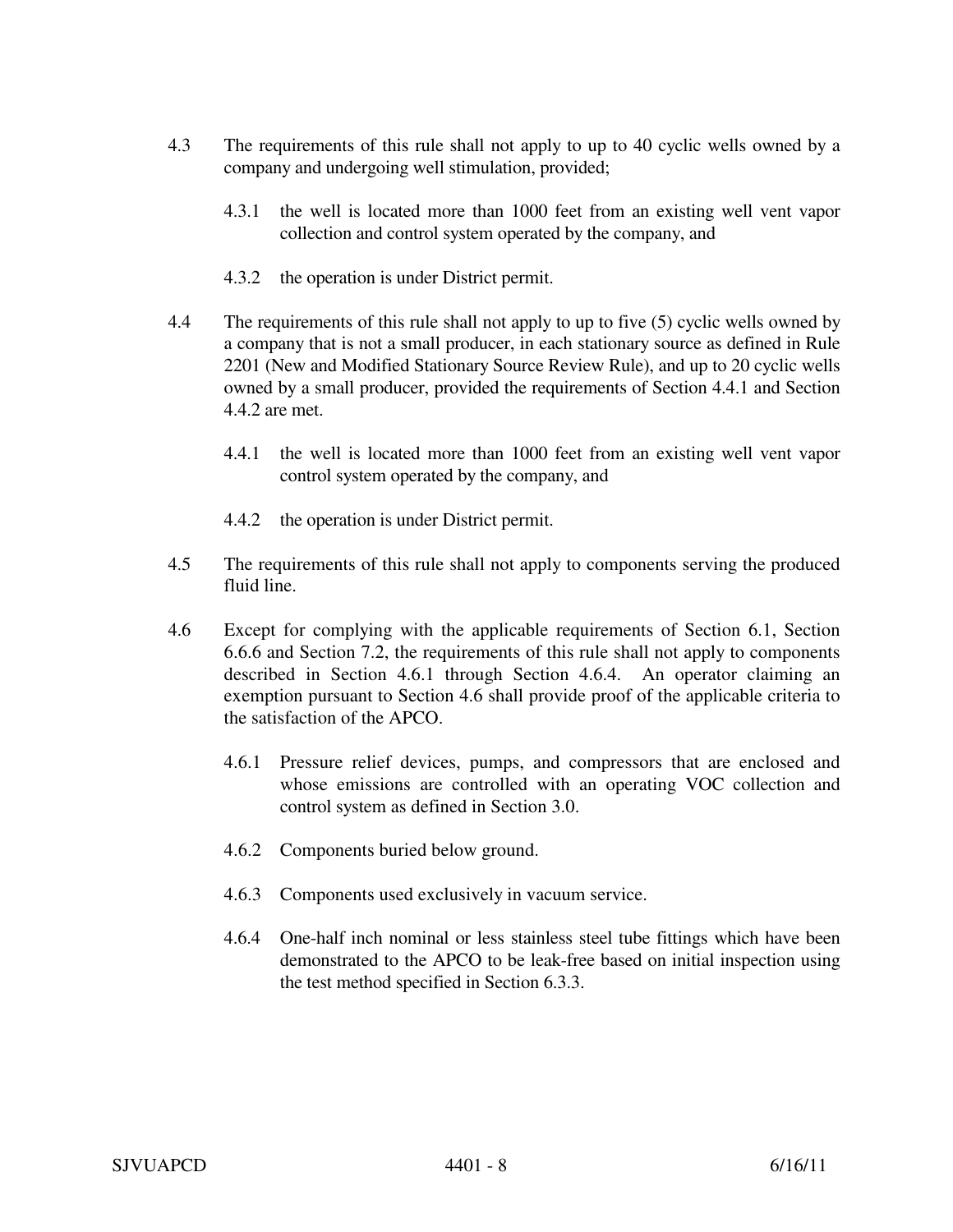- 4.7 The requirements of Section 5.4.1 through Section 5.4.7 of this rule shall not apply to components exclusively handling gas/vapor or liquid with a VOC content of ten percent by weight or less  $(\leq 10 \text{ wt.}\%)$ , as determined by the test methods in Section 6.3.4.
- 5.0 Requirements
	- 5.1 An operator shall not operate a steam-enhanced crude oil production well unless the operator complies with the requirements of either Section 5.1.1 or Section 5.1.2.
		- 5.1.1 The steam-enhanced crude oil production well vent is closed and the front line production equipment downstream of the wells that carry produced fluids (crude oil or mixture of crude oil and water) is connected to a VOC collection and control system as defined in Section 3.0. The well vent may be temporarily opened during periods of attended service or repair of the well provided such activity is done as expeditiously as possible with minimal spillage of material and VOC emissions to the atmosphere.
		- 5.1.2 The steam-enhanced crude oil production well vent is open and the well vent is connected to a VOC collection and control system as defined in Section 3.0.
	- 5.2 Determination of Compliance with the Leak Standards
		- 5.2.1 An operator shall be in violation of this rule if any District inspection demonstrates that one or more of the conditions in Section 5.2.2 exist at the facility or if any operator inspection conducted pursuant to Section 5.4 demonstrates that one or more of the conditions in Section 5.2.2 exist at the facility.
		- 5.2.2 Leak Standards

The following conditions shall be used for determination of violation during an inspection pursuant to the provisions of Section 5.2.1.

5.2.2.1 Existence of an open-ended line or a valve located at the end of the line that is not sealed with a blind flange, plug, cap, or a second closed valve that is not closed at all times, except during attended operations requiring process fluid flow through the open-ended lines. Attended operations include draining or degassing operations, connection of temporary process equipment, sampling of process streams, emergency venting, and other normal operational needs, provided such operations are done as expeditiously as possible and with minimal spillage of material and VOC emissions to the atmosphere.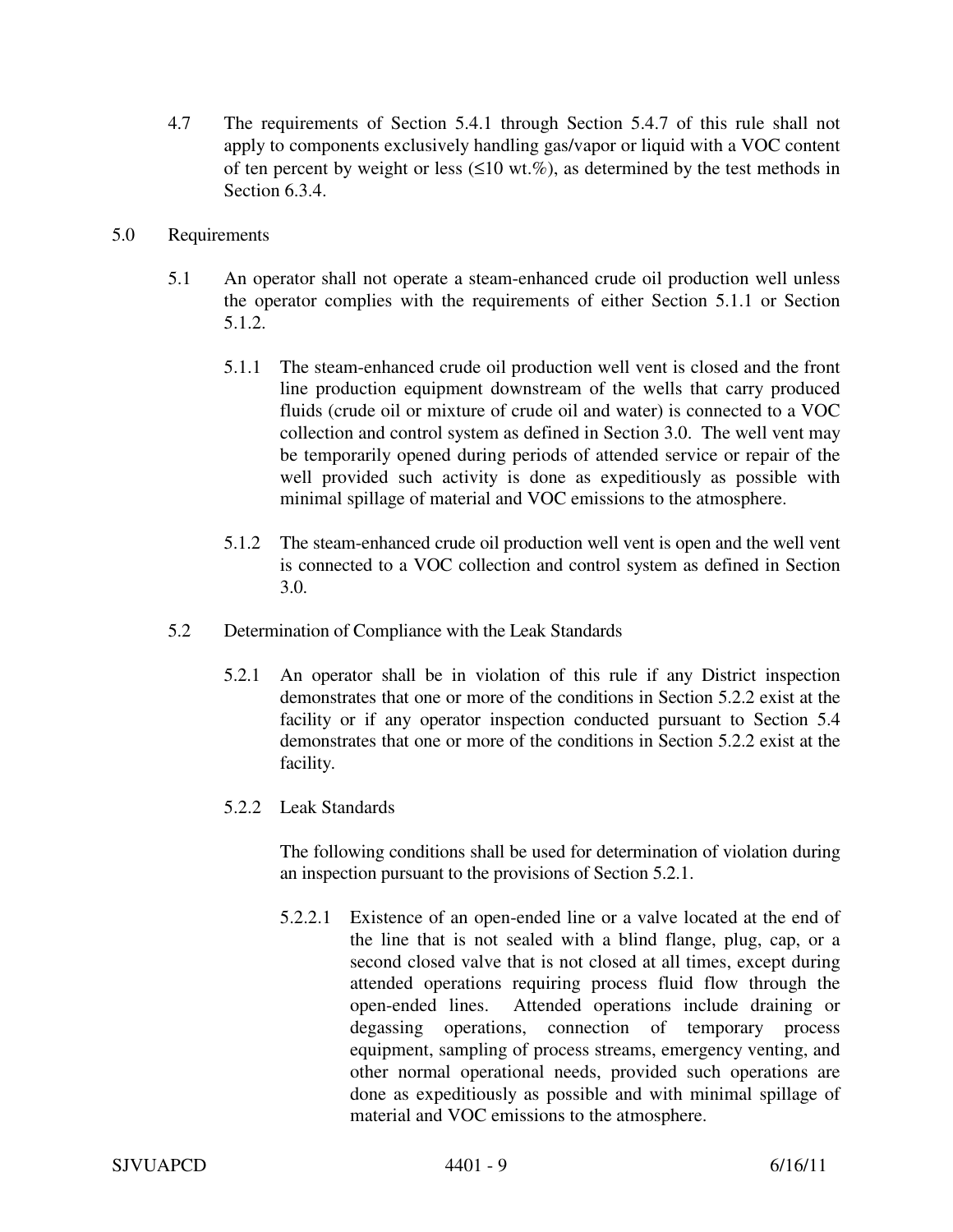- 5.2.2.2 Existence of a component with a major liquid leak as defined in Section 3.0.
- 5.2.2.3 Existence of a component with a gas leak greater than 50,000 ppmv.
- 5.2.2.4 Existence of a component leak described in Section 5.2.2.4.1 through Section 5.2.2.4.3 in excess of the allowable number of leaks specified in Table 2.
	- 5.2.2.4.1 A minor liquid leak, or
	- 5.2.2.4.2 A minor gas leak, or
	- 5.2.2.4.3 A gas leak greater than 10,000 ppmv up to 50,000 ppmv.

| Table 2 Number of Allowable Leaks                                                                          |                                                                             |  |
|------------------------------------------------------------------------------------------------------------|-----------------------------------------------------------------------------|--|
| Number of Steam-Enhanced Crude Oil<br>Production Wells Connected to a VOC<br>Collection and Control System | Number of Allowable Leaks                                                   |  |
| 1 to 25                                                                                                    | 3                                                                           |  |
| 26 to 50                                                                                                   | 6                                                                           |  |
| 51 to 100                                                                                                  | 8                                                                           |  |
| 101 to 250                                                                                                 | 10                                                                          |  |
| 251 to 500                                                                                                 | 15                                                                          |  |
| More than 500                                                                                              | One $(1)$ for each 20 wells<br>tested with a minimum of 50<br>wells tested. |  |

- 5.3 An operator shall comply with the following operating requirements:
	- 5.3.1 An operator shall not use any component with a leak as defined in Section 3.0, or that is found to be in violation of the provisions of Section 5.2.2. However, components that were found leaking may be used provided such leaking components have been identified with a tag for repair, are repaired, or awaiting re-inspection after being repaired within the applicable time frame specified in Section 5.5 of this rule.
	- 5.3.2 Each hatch shall be closed at all times except during sampling or adding of process material through the hatch, or during attended repair, replacement, or maintenance operations, provided such activities are done as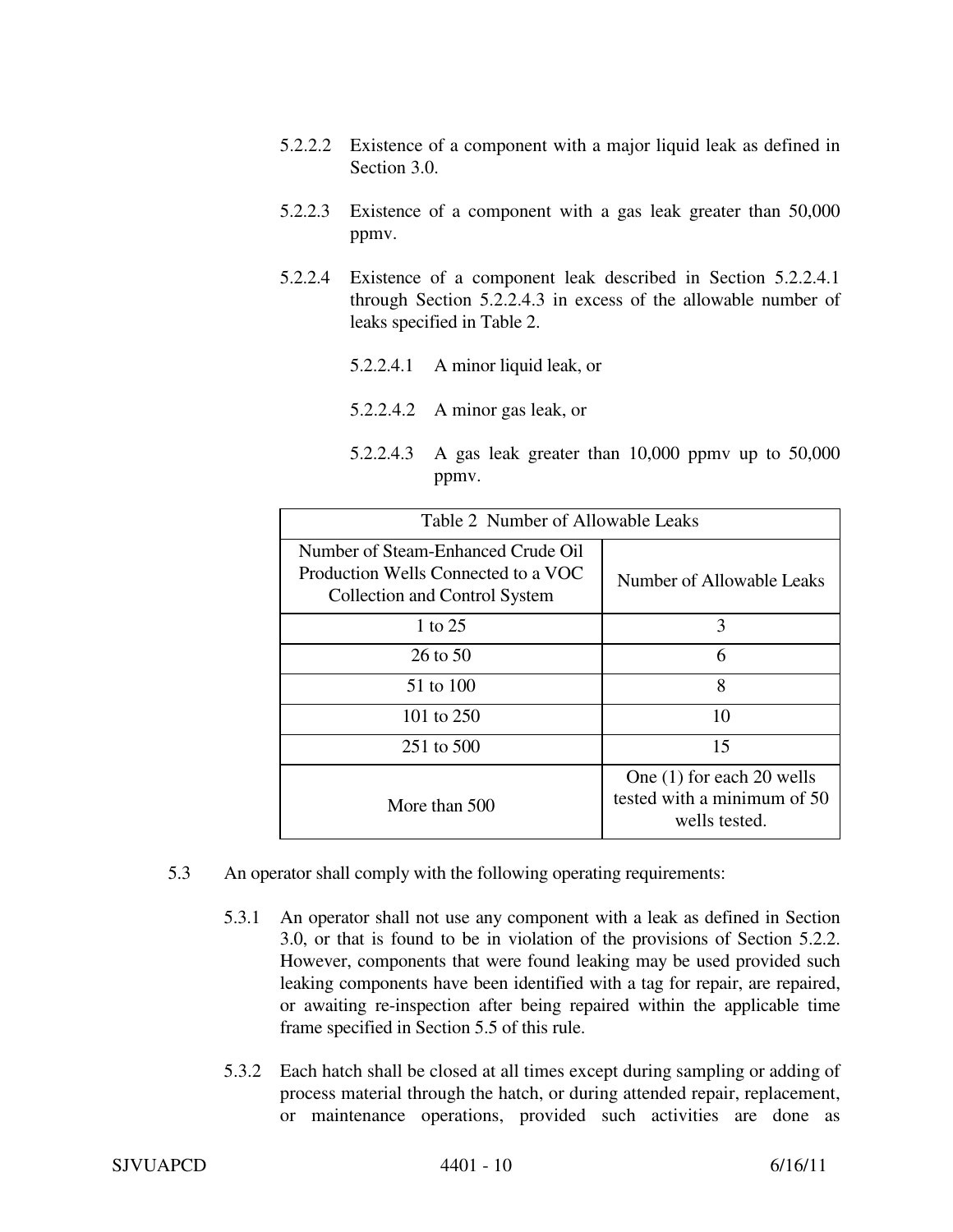expeditiously as possible with minimal spillage of material and VOC emissions to the atmosphere.

- 5.3.3 An operator shall comply with the requirements of Section 6.7 if there is any change in the description of major components or critical components.
- 5.4 Inspection and Re-inspection Requirements

Unless otherwise specified, an operator shall perform all component inspections and gas leak measurements pursuant to the requirements of Section 6.3.3.

- 5.4.1 Except for pipes and unsafe-to-monitor components, an operator shall inspect all other components pursuant to the requirements of Section 6.3.3 at least once every year.
- 5.4.2 An operator shall visually inspect all pipes at least once every year. Any visual inspection of pipes that indicates a leak that cannot be immediately repaired to meet the leak standards of this rule shall be inspected within 24 hours after detecting the leak. If a leak is found, the leak shall be repaired as soon as practicable but not later than the time frame specified in Table 3 of this rule.
- 5.4.3 In addition to the inspections required by Section 5.4.1, an operator shall inspect for leaks all accessible operating pumps, compressors, and PRDs in service as follows:
	- 5.4.3.1 An operator shall audio-visually (by hearing and by sight) inspect for leaks all accessible operating pumps, compressors, and PRDs in service at least once each calendar week.
	- 5.4.3.2 Any audio-visual inspection of an accessible operating pump, compressor, and PRD performed by an operator that indicates a leak that cannot be immediately repaired to meet the leak standards of this rule shall be inspected not later than 24 hours after conducting the audio-visual inspection. If a leak is found, the leak shall be repaired as soon as practicable but not later than the time frame specified in Table 3 of this rule.
- 5.4.4 In addition to the inspections required by Section 5.4.1, Section 5.4.2 and Section 5.4.3, an operator shall perform the following inspections:
	- 5.4.4.1 An operator shall initially inspect a PRD that releases to the atmosphere as soon as practicable but not later than 24 hours after the discovery of the release. An operator shall re-inspect the PRD not earlier than 24 hours after the initial inspection but not later than 15 calendar days after the initial inspection.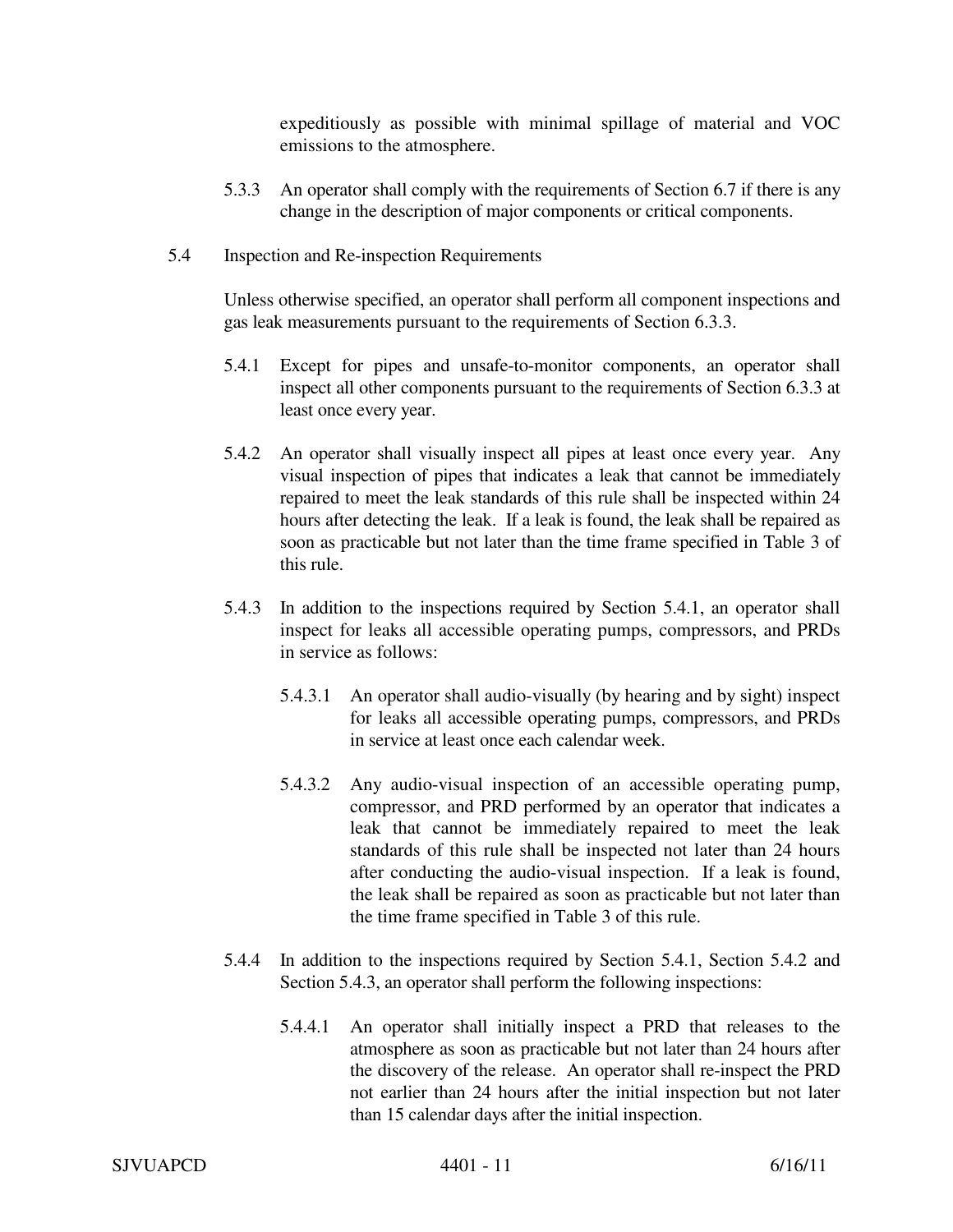- 5.4.4.2 An operator shall inspect all new, replaced, or repaired fittings, flanges, and threaded connections within 72 hours of placing the component in service.
- 5.4.4.3 Except for PRDs subject to the requirements of Section 5.4.4.1, an operator shall inspect a component that has been repaired or replaced not later than 15 calendar days after the component was repaired or replaced.
- 5.4.5 An operator shall inspect all unsafe-to-monitor components during each turnaround.
- 5.4.6 A District inspection in no way fulfills any of the mandatory inspection requirements that are placed upon operators and cannot be used or counted as an inspection required of an operator.
- 5.5 Leak Repair Requirements
	- 5.5.1 An operator shall affix a readily visible weatherproof tag to a leaking component upon detection of the leak. An operator shall include the following information on the tag:
		- 5.5.1.1 The date and time of leak detection.
		- 5.5.1.2 The date and time of leak measurement.
		- 5.5.1.3 For a gaseous leak, the leak concentration in ppmv.
		- 5.5.1.4 For a liquid leak, whether it is a major liquid leak or a minor liquid leak.
		- 5.5.1.5 Whether the component is an essential component, an unsafe-tomonitor component, or a critical component.
	- 5.5.2 An operator shall keep the tag affixed to the component until an operator has met all of the following conditions:
		- 5.5.2.1 Repaired or replaced the leaking component, and
		- 5.5.2.2 Re-inspected the component using the test method in Section 6.3.3, and
		- 5.5.2.3 The component is found to be in compliance with the requirements of this rule.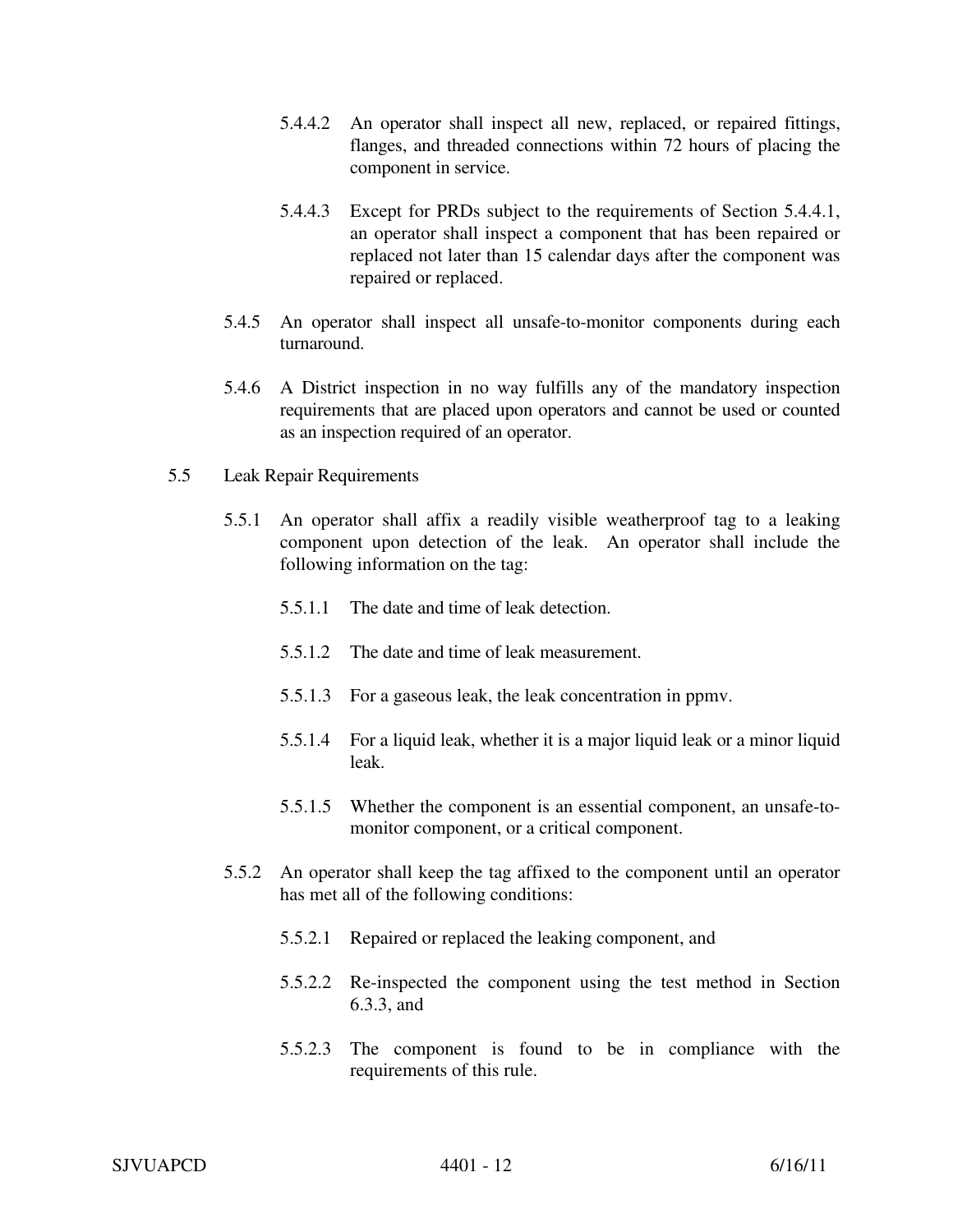- 5.5.3 An operator shall minimize a component leak in order to stop or reduce leakage to the atmosphere immediately to the extent possible, but not later than one (1) hour after detection of the leak.
- 5.5.4 Except for leaking critical components or leaking essential components subject to the requirements of Section 5.5.7, if an operator has minimized a leak but the leak still exceeds the applicable leak limits as defined in Section 3.0, an operator shall comply with at least one of the requirements of Section 5.5.4.1, Section 5.5.4.2, or Section 5.5.4.3 as soon as practicable but not later than the time period specified in Table 3.
	- 5.5.4.1 Repair or replace the leaking component; or
	- 5.5.4.2 Vent the leaking component to a VOC collection and control system as defined in Section 3.0, or

| Table 3 Repair Period                                    |                                |  |
|----------------------------------------------------------|--------------------------------|--|
| Type of Leak                                             | Repair Period in Calendar Days |  |
| <b>Gas Leaks</b>                                         |                                |  |
| Minor Gas Leak                                           | 14                             |  |
| Major Gas Leak less than or equal to<br>$50,000$ ppm $v$ | 5                              |  |
| Gas Leak greater than 50,000 ppmv                        | 2                              |  |
| Liquid Leaks                                             |                                |  |
| Minor Liquid Leak                                        | 3                              |  |
| Major Liquid Leak                                        | っ                              |  |

5.5.4.3 Remove the leaking component from operation.

- 5.5.5 The leak rate measured after leak minimization has been performed shall be the leak rate used to determine the applicable repair period specified in Table 3.
- 5.5.6 The time of the initial leak detection shall be the start of the repair period specified in Table 3.
- 5.5.7 If the leaking component is an essential component or a critical component that cannot be immediately shut down for repairs, and if the leak has been minimized but the leak still exceeds the applicable leak standard of this rule, the operator shall repair or replace the essential component or critical component to eliminate the leak during the next process unit turnaround, but in no case later than one year from the date of the original leak detection, whichever comes earlier.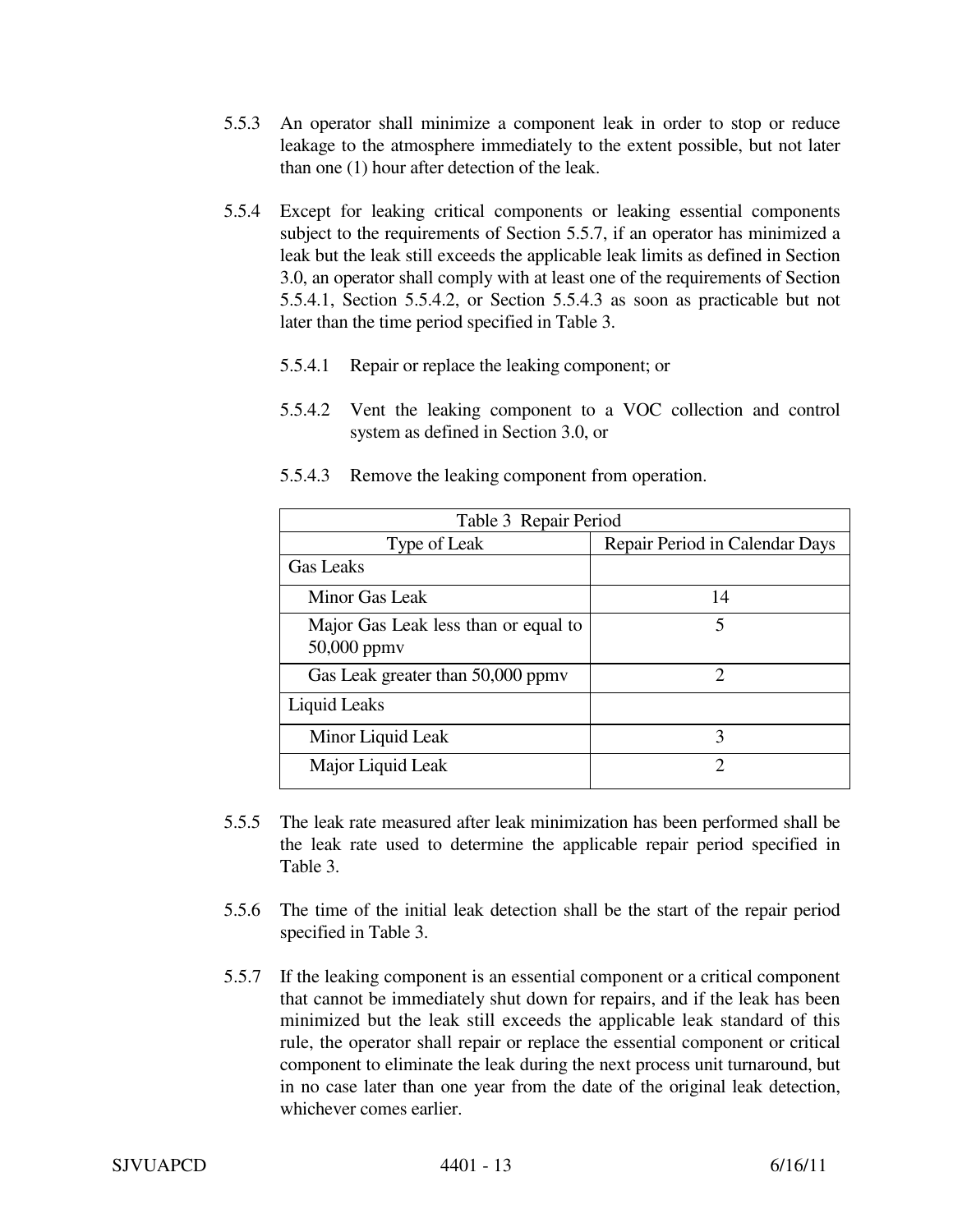### 6.0 Administrative Requirements

#### 6.1 Recordkeeping and Submissions

An operator shall maintain the records required by Section 6.1 and Section 6.2 for a period of five (5) years. These records shall be made available to the APCO, California Air Resources Board (ARB), and EPA upon request.

- 6.1.1 The operator of any steam-enhanced crude oil production well shall maintain records of the date and well identification where steam injection or well stimulation occurs.
- 6.1.2 A small producer shall maintain monthly records of county-specific crude oil production. For the purpose of this rule, the monthly crude oil production records required by the California Division of Oil, Gas, and Geothermal Resources may be used to satisfy Section 6.1.2.
- 6.1.3 An operator of any steam-enhanced crude oil production well shall keep source test records which demonstrate compliance with the control efficiency requirements of the VOC collection and control system as defined in Section 3.0.
- 6.1.4 The inspection log maintained pursuant to Section 6.4.
- 6.1.5 Records of each calibration of the portable hydrocarbon detection instrument utilized for inspecting components, including a copy of current calibration gas certification from the vendor of said calibration gas cylinder, the date of calibration, concentration of calibration gas, instrument reading of calibration gas before adjustment, instrument reading of calibration gas after adjustment, calibration gas expiration date, and calibration gas cylinder pressure at the time of calibration.
- 6.1.6 An operator shall maintain copies at the facility of the training records of the training program operated pursuant to Section 6.5.
- 6.1.7 An operator shall keep a copy of the APCO-approved Operator Management Plan at the facility.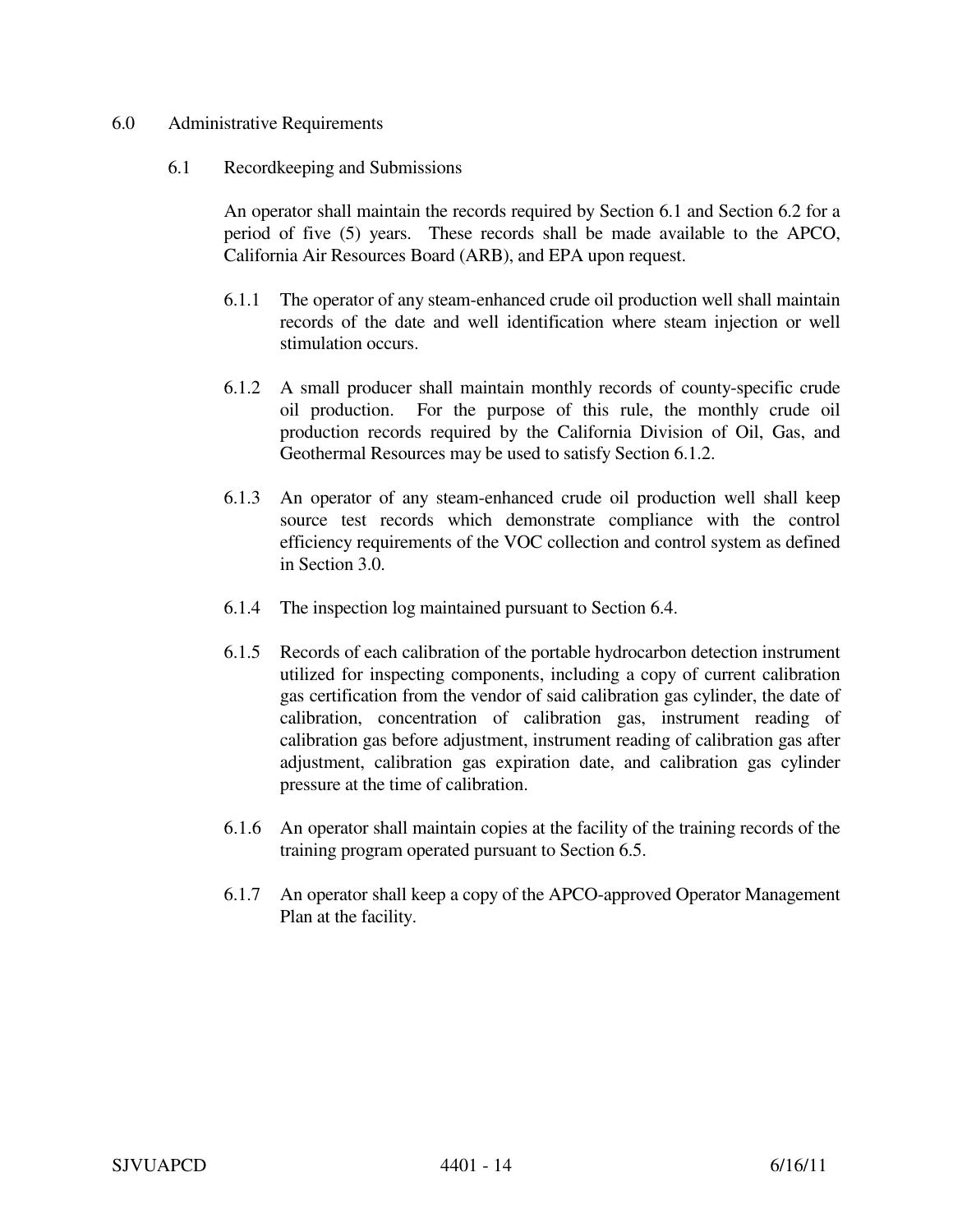- 6.1.8 An operator shall keep a list of all gauge tanks, as defined in Section 3.0. The list shall contain the size, identification number, the location of each gauge tank and specify whether the gauge tank is upstream of all front line production equipment.
- 6.1.9 The results of gauge tank TVP testing conducted pursuant to Section 6.2.3 shall be submitted to the APCO within 60 days after the completion of the testing.
- 6.1.10 An operator that discovers that a PRD has released shall record the date that the release was discovered, and the identity and location of the PRD that released. An operator shall submit such information recorded during the calendar year of the release to the APCO no later than 60 days after the end of the calendar year.
- 6.2 Compliance Source Testing
	- 6.2.1 An operator shall source test annually all VOC collection and control systems used to control emissions from steam-enhanced crude oil production well vents to determine the control efficiency of the device(s) used for destruction or removal of VOC. Compliance testing shall be performed annually by source testers certified by ARB. Testing shall be performed during June, July, August, or September of each year if the system's control efficiency is dependent upon ambient air temperature. A process system is not subject to compliance source testing requirements.
	- 6.2.2 If approved by the APCO, a VOC collection and control system is not subject to Section 6.2.1 if all uncondensed VOC emissions collected by the system are controlled by a device meeting one of the requirements in Sections 6.2.2.1 through 6.2.2.3.
		- 6.2.2.1 An internal combustion engine subject to District Rule 4702 (Internal Combustion Engines – Phase 2); or
		- 6.2.2.2 A combustion device subject to District Rule 4320 (Advanced Emission Reduction Options for Boilers, Steam Generators, and Process Heaters Greater than 5.0 MMBtu/hr); District Rule 4307 (Boilers, Steam Generators, and Process Heaters – 2.0 MMBtu/hr to 5.0 MMBtu/hr); or District Rule 4308 (Boilers, Steam Generators, and Process Heaters – 0.075 MMBtu/hr to 2.0 MMBtu/hr); or
		- 6.2.2.3 A unit subject to District Rule 4311 (Flares).
	- 6.2.3 An operator shall comply with the following requirements for each gauge tank, as defined in Section 3.0: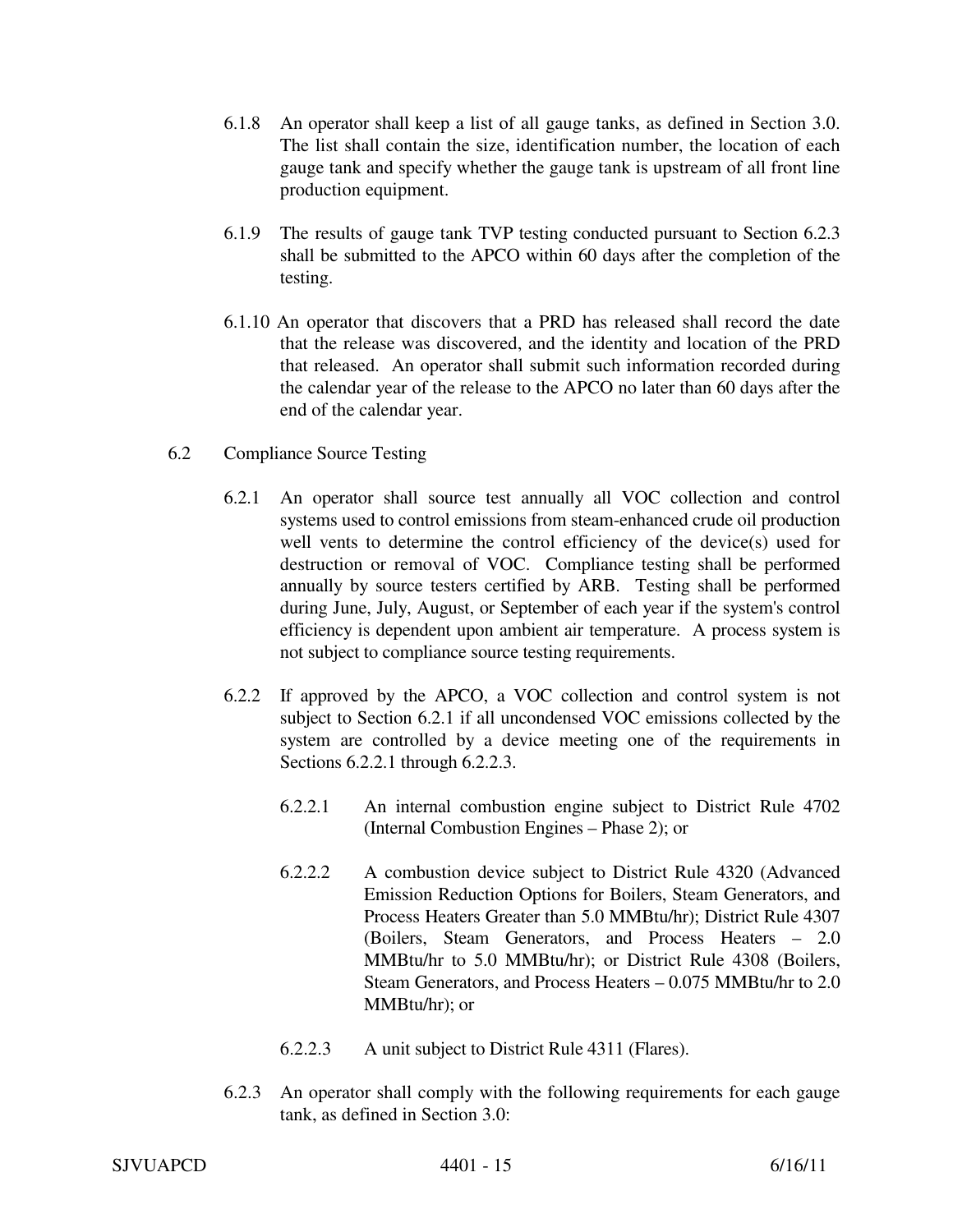- 6.2.3.1 An operator shall conduct periodic TVP testing of each gauge tank at least once every 24 months during summer (July – September), and whenever there is a change in the source or type of produced fluid in the gauge tank.
- 6.2.3.2 The TVP testing shall be conducted at the actual storage temperature of the produced fluid in the gauge tank using the applicable TVP test method specified in Section 6.4 of Rule 4623 (Storage of Organic Liquids). The operator shall submit the TVP testing results to the APCO as specified in Section 6.1.9.

## 6.3 Test Methods

Test methods that are equivalent to those test methods specified in Section 6.3.1 through Section 6.3.4 may be used provided that such equivalent test methods have been previously approved, in writing, by the EPA, ARB, and the APCO.

- 6.3.1 The control efficiency of any VOC control device, measured and calculated as carbon, shall be determined by EPA Method 25, except when the outlet concentration must be below 50 ppm in order to meet the standard, in which case EPA Method 25a may be used. EPA Method 18 may be used in lieu of EPA Method 25 or EPA Method 25a provided the identity and approximate concentrations of the analytes/compounds in the sample gas stream are known before analysis with the gas chromatograph and the gas chromatograph is calibrated for each of those known analyte/compound to ensure that the VOC concentrations are neither under- or over-reported.
- 6.3.2 VOC content shall be analyzed by using the latest revision of ASTM Method E168, E169, or E260 as applicable. Analysis of halogenated exempt compounds shall be performed by using ARB Method 432.
- 6.3.3 Leak inspection, other than audio-visual, and measurements of gaseous leak concentrations shall be conducted according to EPA Method 21 using an appropriate portable hydrocarbon detection instrument calibrated with methane. The instrument shall be calibrated in accordance with the procedures specified in EPA Method 21 or the manufacturer's instruction, as appropriate, not more than 30 days prior to its use. The operator shall record the calibration date of the instrument. Where safety is a concern, such as measuring leaks from compressor seals or pump seals when the shaft is rotating, a person shall measure leaks by placing the instrument probe inlet at a distance of one (1) centimeter or less from the surface of the component interface.
- 6.3.4 The VOC content by weight percent (wt.%) shall be determined using American Society of Testing and Materials (ASTM) D1945 for gases and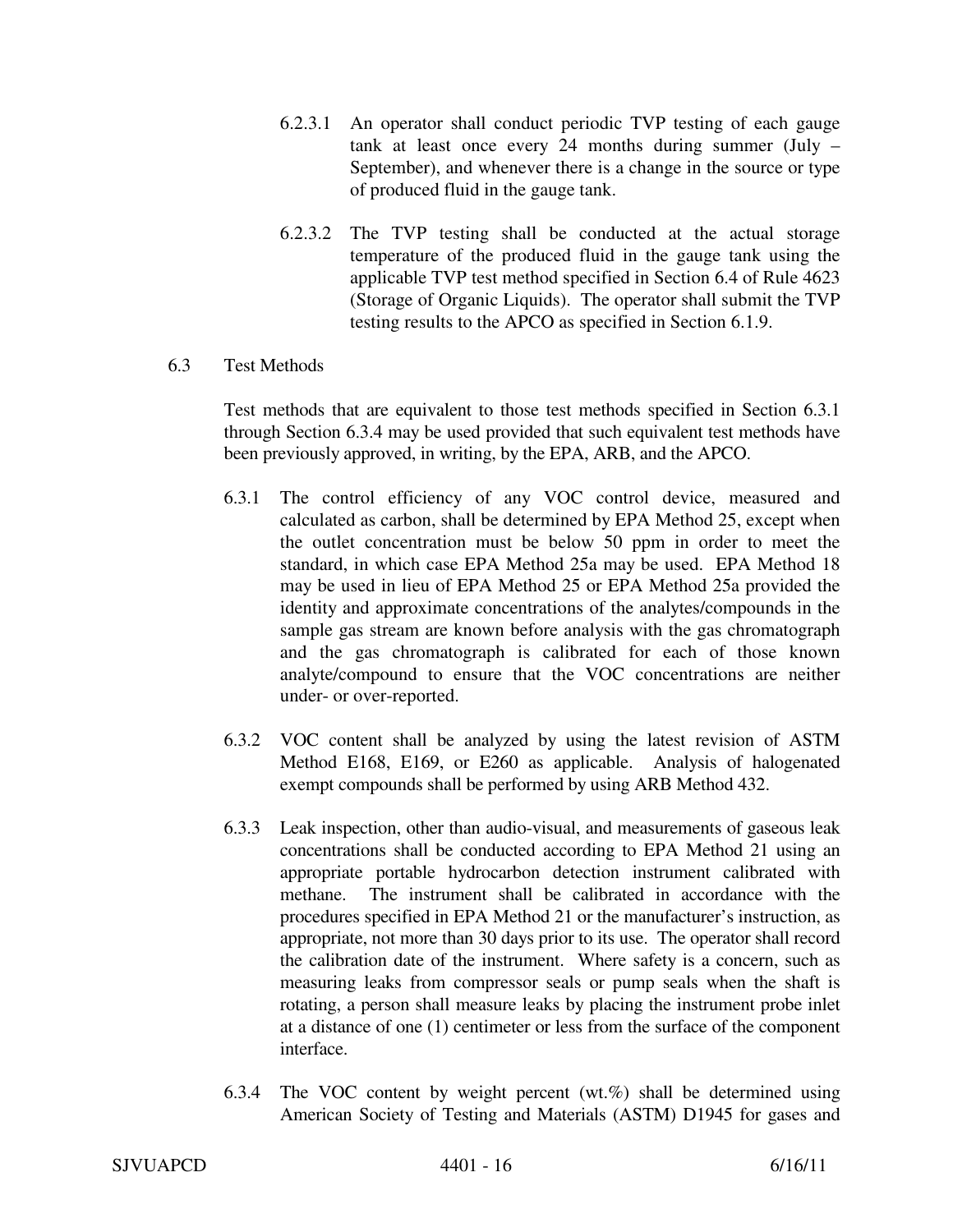South Coast Air Quality Management District (SCAQMD) Method 304-91 or the latest revision of ASTM Method E168, E169 or E260 for liquids.

6.4 Inspection Log

An operator shall maintain an inspection log in which an operator records, at a minimum, all of the following information for each inspection performed:

- 6.4.1 The total number of components inspected, and the total number and percentage of leaking components found by component type.
- 6.4.2 The location, type, and name or description of each leaking component and description of any unit where the leaking component is found.
- 6.4.3 The date of leak detection and the method of leak detection.
- 6.4.4 For gaseous leaks, the leak concentration in ppmv, and for liquid leaks record whether the leak is a major liquid leak or a minor liquid leak.
- 6.4.5 The date of repair, replacement, or removal from operation of leaking components.
- 6.4.6 The identify and location of essential components and critical components found leaking that cannot be repaired until the next process unit turnaround or not later than one year after leak detection, whichever comes earlier.
- 6.4.7 The methods used to minimize the leak from essential components and critical components found leaking that cannot be repaired until the next process unit turnaround or not later than one year after leak detection, whichever comes earlier.
- 6.4.8 The date of re-inspection and the leak concentration in ppmv after the component is repaired or is replaced.
- 6.4.9 The inspector's name, business mailing address, and business telephone number.
- 6.4.10 The date and signature of the facility operator responsible for the inspection and repair program certifying the accuracy of the information recorded in the log.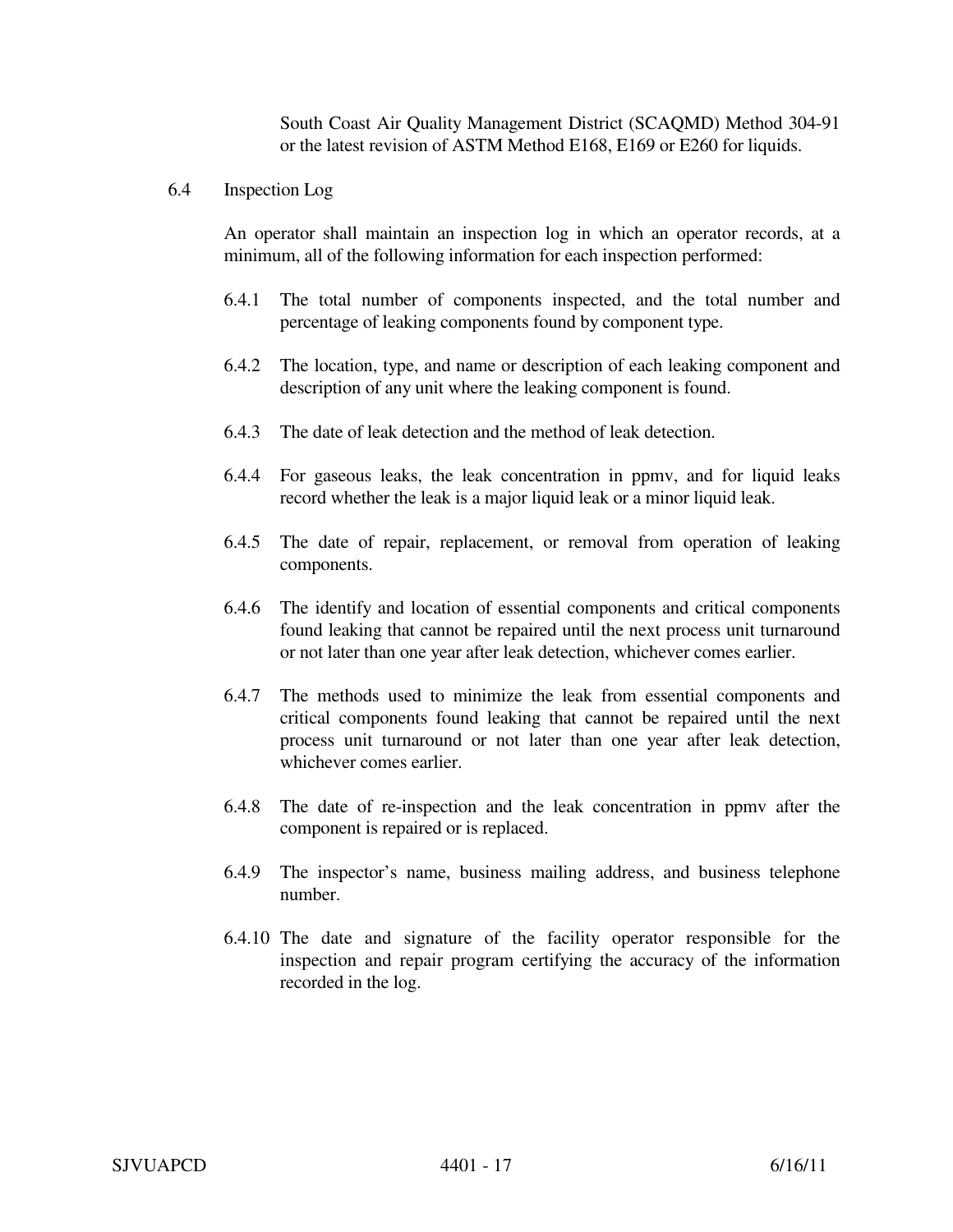# 6.5 Employee Training Program

An operator shall establish and implement an employee training program for inspecting and repairing components and recordkeeping procedures, as necessary.

6.6 Operator Management Plan

By June 30, 2008, an operator whose existing wells are subject to this rule or whose existing wells are exempt pursuant to Section 4.0 of this rule on or before December 14, 2006 shall prepare and submit an Operator Management Plan for approval by the APCO. An operator may use diagrams, charts, spreadsheets, or other methods approved by the APCO to describe the information required by Section 6.6.4 through Section 6.6.7 below. The Operator Management Plan shall include, at a minimum, all of the following information:

- 6.6.1 A description of all wells and all associated VOC collection and control systems subject to this rule, and all wells and all associated VOC collection and control systems that are exempt pursuant to Section 4.0 of this rule.
- 6.6.2 Identification and description of any known hazard that might affect the safety of an inspector.
- 6.6.3 Except for pipes, the number of components that are subject to this rule by component type.
- 6.6.4 Except for pipes, the number and types of major components, inaccessible components, unsafe-to-monitor components, critical components, and essential components that are subject to this rule and the reason(s) for such designation.
- 6.6.5 Except for pipes, the location of components subject to the rule (components may be grouped together functionally by process unit or facility description).
- 6.6.6 Except for pipes, components exempt pursuant to Section 4.6 (except for components buried below ground) may be described in the Operator Management Plan by grouping them functionally by process unit or facility description. The results of any laboratory testing or other pertinent information to demonstrate compliance with the applicable exemption criteria for components for which an exemption is being claimed pursuant to Section 4.6 shall be submitted with the Operator Management Plan.
- 6.6.7 A detailed schedule of an operator's inspections of components to be conducted as required by this rule and whether the operator inspections of components required by this rule will be performed by a qualified contractor or by an in-house team.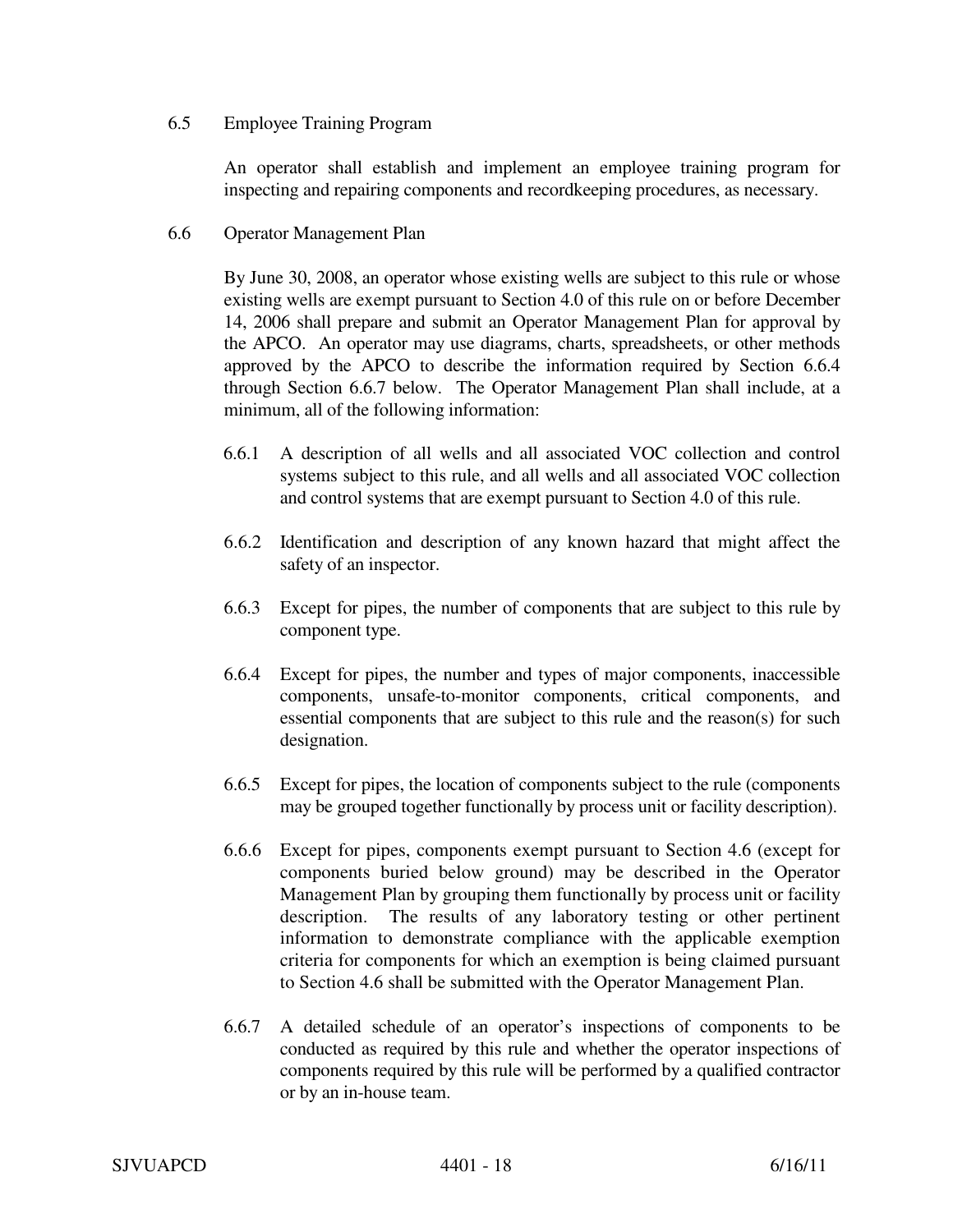- 6.6.8 A description of the training standards for personnel that inspect and repair components.
- 6.6.9 A description of the leak detection training for conducting the test method specified in Section 6.3.3 for new operators, and for experienced operators, as necessary.
- 6.7 By January 30 of each year, an operator shall submit to the APCO for approval, in writing, an annual report indicating any changes to an existing Operator Management Plan.
- 6.8 The APCO shall provide written notice to the operator of the approval or incompleteness of a new or revised Operator Management Plan within 60 days of receiving such Operator Management Plan. If the APCO fails to respond in writing within 60 days after the date of receiving the Operator Management Plan, it shall be deemed approved. No provision of the Operator Management Plan, approved or not, shall conflict with or take precedence over any provision of this rule.
- 7.0 Compliance Schedule
	- 7.1 The operator of any new steam-enhanced crude oil production well, or any nonsteam-enhanced crude oil production well converted to a steam-enhanced crude oil production well shall comply with the requirements of this rule and the applicable permit requirements of Rule 2201 (New and Modified Stationary Source Review Rule) before steam injection and no later than the first detectable flow at the casing vent.
	- 7.2 Steam-enhanced crude oil production wells and components that are exempt pursuant to Section 4.2, 4.3, 4.4, 4.6, or 4.7 that become subject to this rule through loss of exemption status shall not be operated until such time that they are in full compliance with the requirements of this rule.